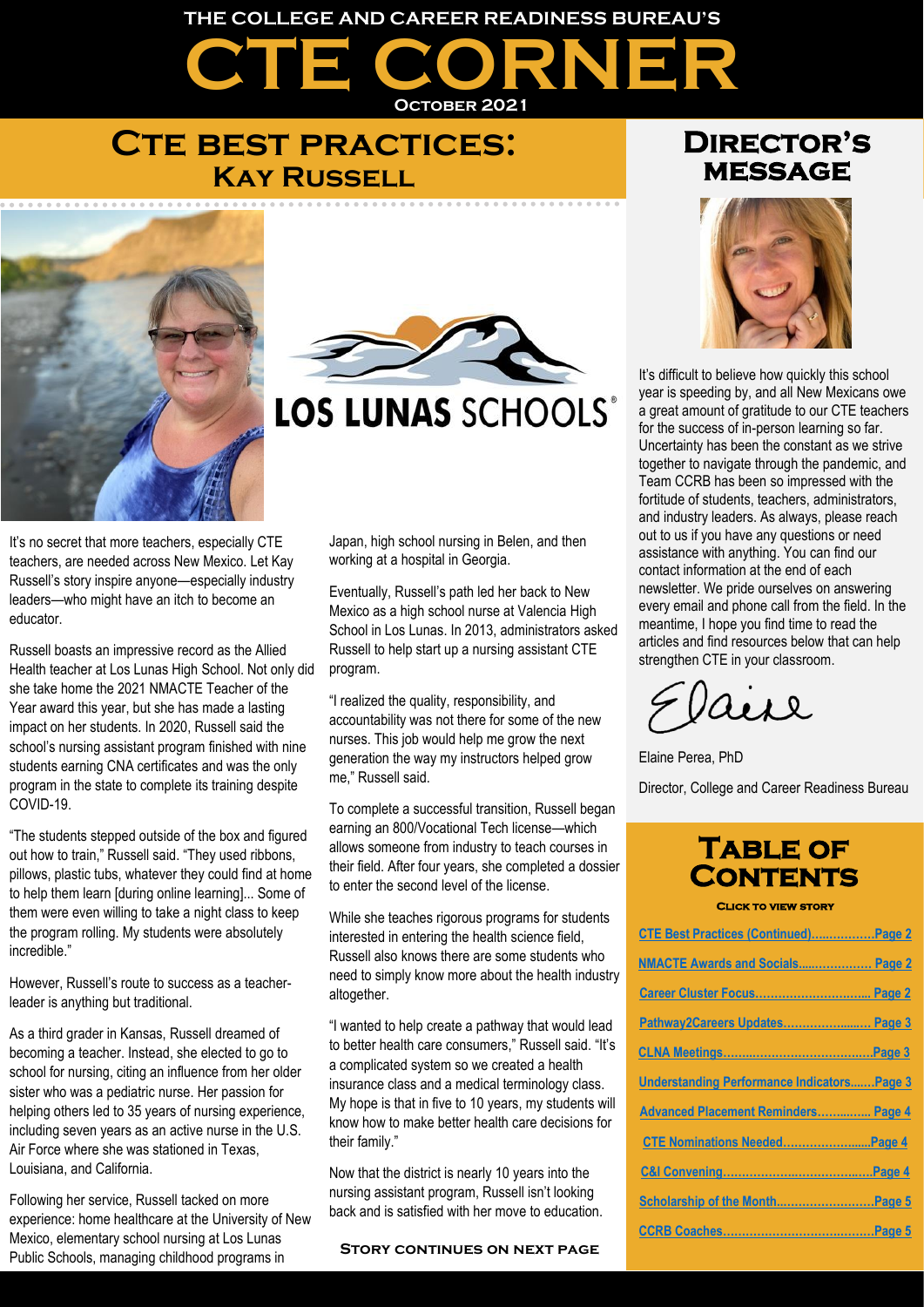#### **"The best part is when I take the kids to clinicals and I get to see them in action after teaching them all year long. It's at that point's when some of the students realize nursing is what they are supposed to do. I love to see the fire in their eyes."**

### **-Kay Russell, Los Lunas Schools**

#### **Continued from previous page**

<span id="page-1-0"></span>Russell said, "The best part is when I take the kids to clinicals and I get to see them in action after teaching them all year long. It's at that point when some of the students realize nursing is what they are supposed to do. I love to see the fire in their eyes."

If you or someone you know is considering a move from industry to education, the College and Career Readiness Bureau highly suggests you learn more about the 800/Vocational Tech license offered by the Public Education Department. You can read about requirements and salary structure b[y clicking here.](https://webnew.ped.state.nm.us/bureaus/licensure/how-to-apply/secondary-vocational-technical/) For Russell, it is an endeavor well worth looking at.

"The first thing that comes up is the pay. But if you compare the *hourly* pay between a teacher and a nurse, it's fairly comparable. For nurses, they work year-round. But in the education system, you don't. Becoming a teacher gives you a nicer work-life balance," Russell said. "The reality is that students need specific skills to work in critical jobs and they need to learn from those who have worked in industry."

## <span id="page-1-1"></span>**NMACTE Awards and Socials**

Congratulations to the 2021 NMACTE Award winners! During September's NMACTE Conference, the following CTE advocates earned high honors, including CCRB's very own Deputy Director Bobbi Eichhorst:

| Award                              | Winner                                                        |
|------------------------------------|---------------------------------------------------------------|
| Business of the Year               | Mega Corp                                                     |
| Lifetime Achievement               | Bobbi Eichhorst, NMPED College and Career<br>Readiness Bureau |
| <b>Community Service</b>           | Centennial FCCLA                                              |
| Counselor of the Year              | Dawn Moore, CNM                                               |
| New Teacher of the Year            | Linda Modgling, Mountainair Public Schools                    |
| Educator of the Year               | Jeff Waugh, Las Cruces Public Schools                         |
| Post-Secondary Teacher of the Year | Jason Hayes, San Juan College                                 |
| Administrator of the Year          | Milo McMinn, Central Consolidated School<br>District          |
| Teacher of the Year                | Kay Russell, Los Lunas Public Schools                         |

During the conference, leaders also announced a major change to the NMACTE Socials. Instead of individual meeting times for each division, *all* divisions will meet together on the first Wednesday of each month at 4:30 p.m. After briefly meeting all together, each division will breakout into different rooms according to their division. The NMACTE Socials are open to anyone (teachers, administrators, counselors, etc.), regardless of if you are an NMACTE member. The first meeting will take place Wednesday, October 6 at 4:30 p.m. Please save the following Zoom link in your calendar while creating a recurring meeting for the first Wednesday of each month.

#### **[https://us02web.zoom.us/j/81659039380](https://gcc02.safelinks.protection.outlook.com/?url=https%3A%2F%2Fus02web.zoom.us%2Fj%2F81659039380&data=04%7C01%7CChristian.Naranjo%40state.nm.us%7C9ce94bdc97024ce10f0708d979ea3262%7C04aa6bf4d436426fbfa404b7a70e60ff%7C0%7C0%7C637674869070468333%7CUnknown%7CTWFpbGZsb3d8eyJWIjoiMC4wLjAwMDAiLCJQIjoiV2luMzIiLCJBTiI6Ik1haWwiLCJXVCI6Mn0%3D%7C1000&sdata=BTCWcxV1%2B4jXqWfK6fHhUeV0bW9pSSBO3MUimmCECog%3D&reserved=0)**

If you have any questions, please reach out to Carol McAlister at [carol.mcalister@carlsbadschools.net.](mailto:carol.mcalister@carlsbadschools.net)



### <span id="page-1-2"></span>**Career Cluster Focus: Education & Training**

Each month, we are highlighting the 16 different career clusters. This month, we will focus on Education and Training, which is expected to include elementary, preschool, and middle school teachers as the hottest jobs in the cluster over the next decade in New Mexico.

- **Most annual average openings:** 
	- o Teacher Assistants (786 jobs) o Elementary School Teachers
		- (546 jobs)
		- o Secondary School Teachers (505 jobs)
- **Highest median annual wage jobs:** 
	- o Education Administrators (\$84,220)
	- o Educational, Guide, School, and Guidance Counselors (\$57,500)
	- o Secondary School Teachers (\$57,410)
	- **Top jobs for middle education (Associate's degree, Associates certification):** 
		- o Fitness Trainers and Aerobics Instructors (\$22,440 entry annual wage)
		- o Teacher Assistants (\$18,100 entry annual wage)

You can find more information on core skills, pathways, certifications, and more by reading our Career Cluster Guide Book. You can view the digital version or order FREE physical books your classroom.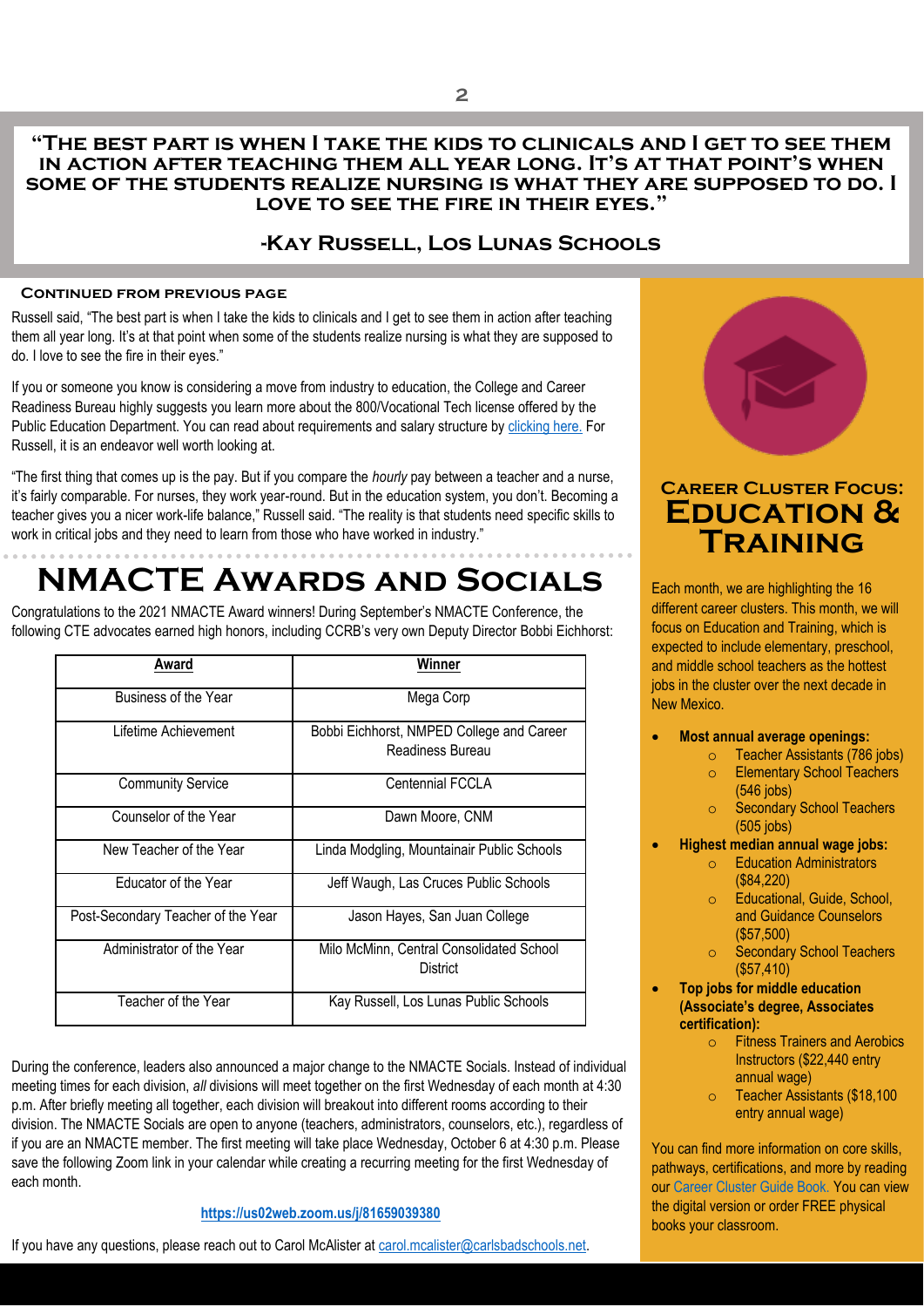

### **Community Voices Project: Share Your Story**

Many students in our state do not have an adult to help them learn about all of their career options. The Community Voices project is creating videos to help students learn about real jobs in New Mexico, find purpose in school, and connect with a role model who inspires them. If you (or someone you know) would like to share *your* story with these teenagers who are planning their own career journeys, [click here](https://www.careers2communities.com/story/) to tell us more about yourself. For questions, please contact Breezy Gutierrez at 505-231-5425 or [Breezy.Gutierrez@state.nm.us.](mailto:Breezy.Gutierrez@state.nm.us)

### <span id="page-2-1"></span>**Coming Up: CLNA Meetings**

Attention all CTE stakeholders! The College and Career Readiness Bureau will facilitate Comprehensive Local Needs Assessments across the state this fall and winter. The purpose of these meetings is for all stakeholders to provide their voice for improving CTE in their area, while strengthening LEA applications for CTE funding. Each CCRB coach will host premeetings and an official meeting for individual regions (in person, we hope). In general, regional priorities will not change. However, if an LEA believes a program of study is not a priority and should be a priority eligible for funding, we will have a formal process for requesting consideration, which will include formal industry support letters. Please stay tuned for more information on dates and locations from your CCRB coach (found at the end of each newsletter). For federal guidance on why these meetings are held, please see [Section 134 of the Perkins V Act \(page 68\).](https://www.govinfo.gov/content/pkg/COMPS-3096/pdf/COMPS-3096.pdf)

## <span id="page-2-0"></span>**Career-Focused Math Content**



HEADER PLACE HERE FOR CHINACE HERE FOR THE AND THE ADEREM THE AND THE ADEREM THE ANGEL THE ANGEL THE ANGEL THE<br>Previously released PDF content. All resources are FREE for all New Mexico schools. Join us for one of Digital, interactive lessons are now available in Pathways2Careers! The career-focused content for 8<sup>th</sup> Grade Math, Algebra I, Geometry and Algebra II is available in the P2C learning platform, and can be integrated into your school's fully implemented PED Canvas system. Digital lessons are identical to our upcoming webinars to explore the digital lessons and get started:

- [Register for Tuesday, October 5, 3:30-4:00pm](https://us02web.zoom.us/j/83078833101)
- [Register for Wednesday, October 6, 3:30-4:00pm](https://us02web.zoom.us/j/89281001995)

For more information, please contact John Gabaldon at 505-396-1992 or [John.Gabaldon@state.nm.us.](mailto:John.Gabaldon@state.nm.us)

## **Career-Focused Math Professional Learning**

All teachers who are interested in learning how to integrate Pathway2Careers (P2C) math curricula into their classrooms are invited to join MC<sup>2</sup> for three hours of FREE professional learning. Join math colleagues from around the state, improve your math teaching, and learn how to engage your students with career-focused instruction in 8<sup>th</sup> Grade Math, Algebra I, Geometry and Algebra II. Join us for one of the following events:

- Saturday, Oct. 2, 9am 12pm
- Tues/Weds, Oct. 5 & 6, 5pm-6:30pm

Each session is identical, so you can choose the one that best fits your schedule. Participation is free but you must register in advance. [Click here to register for the P2C Learning Session.](https://www.careers2communities.com/news-events/events/) If you have questions or you want to participate but cannot make these sessions, contact Patricia Carden at [pcarden@nmsu.edu.](mailto:pcarden@nmsu.edu)

## <span id="page-2-2"></span>**Understanding Performance Indicators: 4S1**

Performance indicators are the core indicators of performance set by the U.S. Department of Education, Office of Career, Technical, and Adult Education (OCTAE). The CCRB set Perkins V baseline percentages based on data from the last two years submitted by each district or postsecondary. To help you better understand performance indicators, we delve into one indicator each month. For October, we will cover **4S1: Non-traditional Concentrators**

Numerator: Number of CTE Concentrators who took one or more courses in which their gender is the non-traditional gender for the course

Denominator: Number of CTE concentrators who took one or more non-traditional courses within a program of study in which they were concentrators

| State baseline: 20.1%             | Multiracial: 23.91%                                    |
|-----------------------------------|--------------------------------------------------------|
| Male: 9.18%                       | Individuals with Disabilities: 21.5%                   |
| Female: 59.04%                    | Individuals from economically disadvantaged families:  |
|                                   | 31.26%                                                 |
| African American: 34.62%          | Individuals preparing for non-traditional fields: 100% |
| Asian: 35.71%                     | Single Parent: 32.73%                                  |
| Caucasian: 33.15%                 | English Learners: 28.15%                               |
| Hawaiian Pacific Islander: 22.22% | Homeless individuals: 34.31%                           |
| Hispanic: 31.26%                  | Youth who are in, or have aged out of the foster care  |
|                                   | system: 44.74%                                         |
| Native American: 25.38%           | Youth with a parent who is an active duty member of    |
|                                   | the armed forces: 32.17%                               |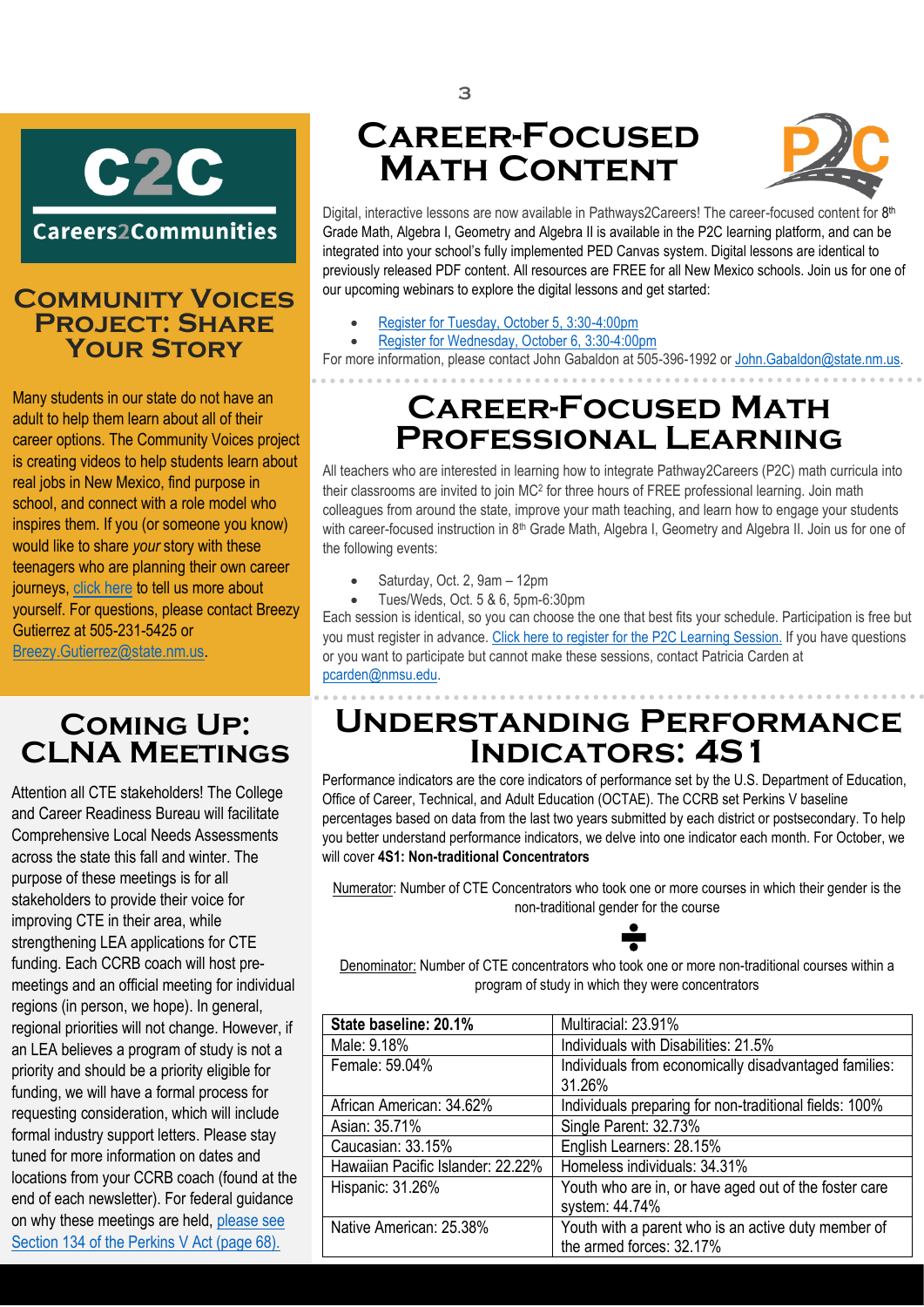## <span id="page-3-0"></span>**Advanced Placement Reminders**

Fall Advanced Placement Workshops will take place on **Friday, October 1**, from 1:00-4:00 p.m. Current and prospective AP educators will learn from colleagues in the state and College Board representatives. We encourage teachers who have never considered AP before to come and learn more! [Click here to register.](https://docs.google.com/forms/d/e/1FAIpQLSeB3H-YiiTN4yia53kcZlqpqDcTkq8t6iuSiES6UxNoroZsVg/viewform) These workshops are hosted online by REC-9 and are free to attend. Districts may request reimbursement for substitutes (if needed by teachers who miss instructional time to participate). More information, including breakout session descriptions and presenters, and the reimbursement form, is available at th[e REC-9 website.](https://sites.google.com/regionix.org/ap-fall-2021/home)

If you've ever wanted to teach AP Computer Science Principles, College Board will be hosting a webinar so you can learn more. On October 19 (6:30-7:30 p.m.), anyone is welcome to attend "Bring AP CSP to Your School". The webinar will help you learn more about the course, its value and structure, how to teach it, professional development opportunities, best practices in course implementation, and more. To register, [visit here.](https://collegeboard.zoom.us/webinar/register/WN_n9v-N_YWS1uLzrt6geauJg?SFMC_cid=EM585543-&rid=47685899)

## <span id="page-3-1"></span>**CTE Nominations Needed**

The NMPED is searching for outstanding CTE students for the Presidential Scholars Program. The secretary will nominate a total of 25 New Mexico students; 20 of those students will be recognized using the standard Presidential Scholars criteria, and five additional students will be selected based on recognition for excellence in CTE. The deadline for superintendents, charter leaders, and high school principals to nominate outstanding students is Oct. 29. If interested, please using the following resources:

- [Read the complete memo here](https://mcusercontent.com/fe07174c30216027e5fab1fde/files/98e7a84f-8107-4b38-9b28-9133f081343e/PresScholarsMemo.jgr.pdf)
- [Access the CTE Presidential Scholars nomination form here](https://mcusercontent.com/fe07174c30216027e5fab1fde/files/16dac3d3-0219-2e5b-ee63-d20f2453cec9/CTE_U_S_Presidential_Scholars_Nomination_Form_2022.pdf)
- [Suggested CTE criteria here](https://mcusercontent.com/fe07174c30216027e5fab1fde/files/d3b205e5-4078-c105-1265-c58c648499db/2022_Suggested_CTE_Criteria.pdf)

If you have any questions, please reach out to Beverly Friedman at Bev. Friedman@state.nm.us.

## **Mock It 'Till You Rock It**

Do you want to better prepare your students for job interviews? Participate in the Department of Workforce Solutions' *[Mock It Till You Rock It](https://www.dws.state.nm.us/Mock-It-Till-You-Rock-It)* initiative! Here's how: pick a date to host a mock interview event at your school, coordinate with interested teachers, start soliciting volunteers from your community, and register your event on the [event website.](https://www.dws.state.nm.us/Register-for-Mock-It-Till-You-Rock-It) Although the initiative will be promoted during the month of March, your school can schedule an event at any point during the school year. The Department of Workforce Solutions has also developed a variety of tools for schools to use including announcements for students and parents, step-by-step planning guide, sample interview questions, feedback forms, and more. For more information, contact Jaime Hernandez at [Jaime.Hernandez@state.nm.us.](mailto:Jaime.Hernandez@state.nm.us)

### **UNM Presentation Later this Month**

UNM-Taos' Dual Enrollment Program will be presenting at a prestigious national conference. On Oct. 26<sup>th</sup> during the National Alliance of Concurrent Enrollment Partnerships (NACEP) in Florida, UNM-Taos will speak on *Expanding Dual Enrollment: Hispanic and Tribal Communities in Rural Southwest.* "This national platform usually selects proposals from very large universities and K-12 school districts," said Bonavita Quinto-MacCallum, UNM-Taos Dual Enrollment Programs specialist, who will be one of four speakers. To learn more about the presentation, [visit here.](http://taos.unm.edu/news/2021/06/unm-taos-dual-enrollment-program-to-present-during-nacep-national-conference.html)

## **Supercomputing Challenge**

If you're looking for a way for your students to compete in a STEM competition? Look no further than the 32<sup>nd</sup> [annual Supercomputing Challenge!](https://supercomputingchallenge.org/21-22/) The program allows middle and high school students to come up with a computational science project and work on it all year long. The best part – schools and students can win cash, scholarships, plaques, and trophies! Mentors are also available all year to help. Although individual registration is closed, team registration is available through November. Proposals are due December 1st with the final report due in April. For more information, visit the [Supercomputing Challenge website](https://supercomputingchallenge.org/21-22/dates.php) or email [consult@supercomputingchallenge.org.](mailto:consult@supercomputingchallenge.org)

### <span id="page-3-2"></span>**SAVE THE DATE: C & I Convening**

We hope to see all Curriculum and Instruction Directors at the 2021 Virtual C&I Fall Convening! On October 13th, directors will come together to discuss topics surrounded around the theme "Gaining Ground: Accelerated Learning". Dozens of speakers will deliver their presentations on Accelerated Learning MLSS Deep Dive, ELA Resources, and more. The registration link is available [here](https://nmped.catalog.instructure.com/browse/curriculum-instruction/courses/fall-2021-curriculum-instruction-director-convening) .

### **ACTE Communications Toolkit**

Advance CTE and ACTE recently collaborated with CTE leaders, educators, and advocates to develop th[e With](https://www.acteonline.org/wp-content/uploads/2021/08/AdvanceCTE-ACTE-LearnerVoice_in_CTE_Toolkit_2021.pdf)  [Learners, Not for Learners: A Toolkit for Elevating Learner](https://www.acteonline.org/wp-content/uploads/2021/08/AdvanceCTE-ACTE-LearnerVoice_in_CTE_Toolkit_2021.pdf)  [Voice in CTE.](https://www.acteonline.org/wp-content/uploads/2021/08/AdvanceCTE-ACTE-LearnerVoice_in_CTE_Toolkit_2021.pdf) The toolkit provides state and local CTE leaders with actionable resources, guidance, and tools to ensure CTE learner voices are elevated and heard for the improvement of CTE policies and practices. Some of the resources include:

- A [rubric](https://cte.careertech.org/sites/default/files/LearnerVoice_Toolkit_Rubric_AssessYourCommitments.pdf) to assess your commitments for engaging CTE learners
- A [worksheet](https://cte.careertech.org/sites/default/files/LearnerVoice_Toolkit_Worksheet_AssessOrgReadiness.pdf) to assess organizational readiness to elevate learner voice in CTE
- [Sample focus group questions](https://cte.careertech.org/sites/default/files/LearnerVoice_Toolkit_SampleQuestions.pdf) for current CTE learners
- A[n action planning worksheet](https://cte.careertech.org/sites/default/files/LearnerVoice_Toolkit_ActionPlan_DevelopStrategytoElevate.pdf) for developing a strategy to elevate learner voice in CTE

#### View the entire toolki[t here.](https://www.acteonline.org/wp-content/uploads/2021/08/AdvanceCTE-ACTE-LearnerVoice_in_CTE_Toolkit_2021.pdf)

### **Computer Science Education Summit**

Teachers and administrators, there is still time to sign up for the 2021 Fall CS Ed Summit! The Computer Science Alliance will host the event on October 16th at the APS Berna Facio PD Center in Albuquerque. It will feature local and national facilitators and organizations that will be sharing their expertise to inspire and inform all that are interested in computer science education. If you are interested in the event, please register [using this link.](https://gcc02.safelinks.protection.outlook.com/?url=https%3A%2F%2Fcomputersciencealliance.us20.list-manage.com%2Ftrack%2Fclick%3Fu%3D1eff2b60d311e246430e6616e%26id%3D72b482df16%26e%3D3e502a8c80&data=04%7C01%7CJaime.Cherry%40state.nm.us%7C4ab5f39fd6e94604b5f808d97ed80206%7C04aa6bf4d436426fbfa404b7a70e60ff%7C0%7C0%7C637680288484052222%7CUnknown%7CTWFpbGZsb3d8eyJWIjoiMC4wLjAwMDAiLCJQIjoiV2luMzIiLCJBTiI6Ik1haWwiLCJXVCI6Mn0%3D%7C1000&sdata=Op60FF2Y0CC%2BkCrdJyoBts7dOE%2FuzfWw5nW60MWNGFY%3D&reserved=0) If you have any questions, send your email to [info@computersciencealliance.org.](mailto:info@computersciencealliance.org)